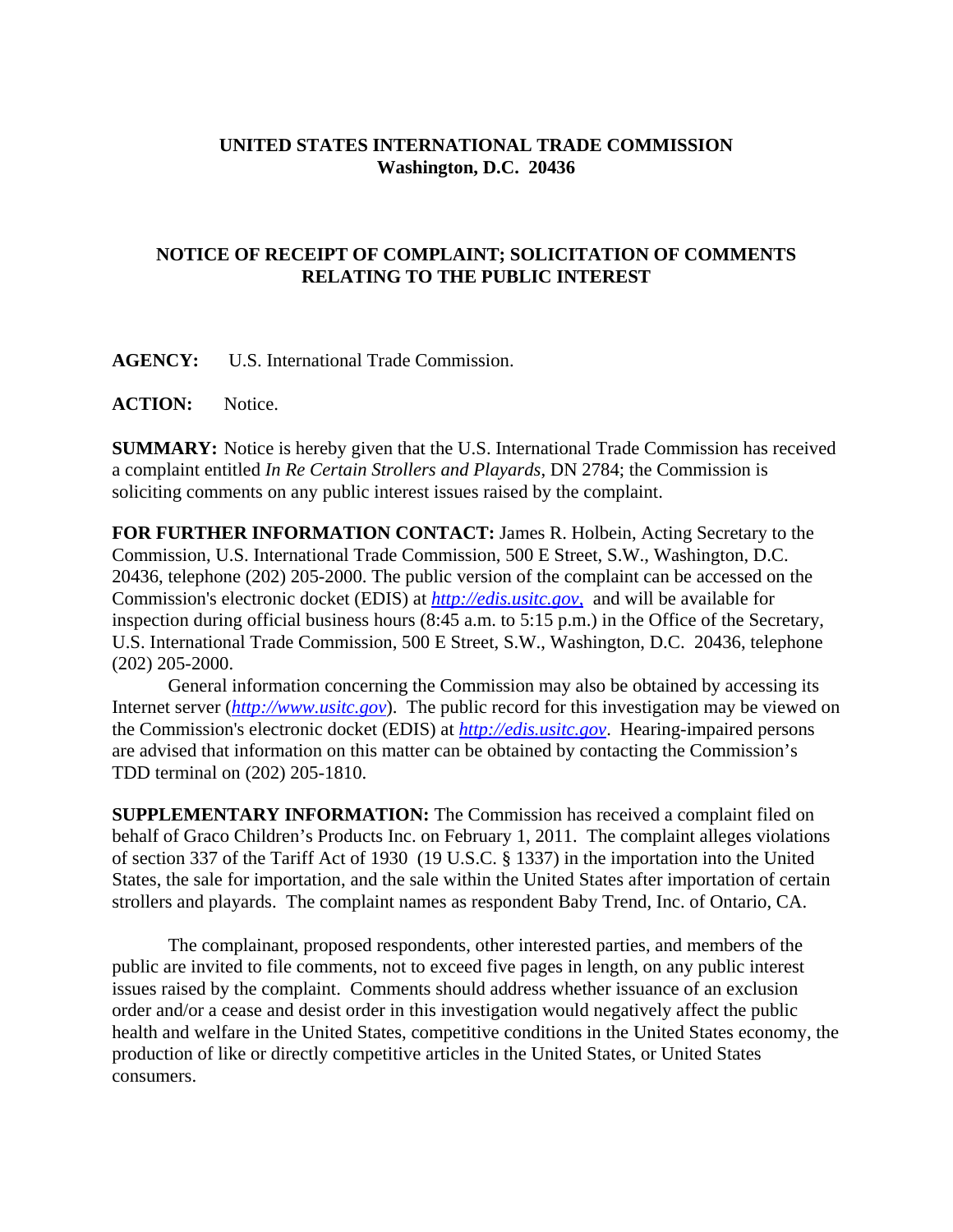In particular, the Commission is interested in comments that:

- (i) explain how the articles potentially subject to the orders are used in the United States;
- (ii) identify any public health, safety, or welfare concerns in the United States relating to the potential orders;
- (iii) indicate the extent to which like or directly competitive articles are produced in the United States or are otherwise available in the United States, with respect to the articles potentially subject to the orders; and
- (iv) indicate whether Complainant, Complainant's licensees, and/or third party suppliers have the capacity to replace the volume of articles potentially subject to an exclusion order and a cease and desist order within a commercially reasonable time.

Written submissions must be filed no later than by close of business, five business days after the date of publication of this notice in the *Federal Register*. There will be further opportunities for comment on the public interest after the issuance of any final initial determination in this investigation.

Persons filing written submissions must file the original document and 12 true copies thereof on or before the deadlines stated above with the Office of the Secretary. Submissions should refer to the docket number ("Docket No. 2784") in a prominent place on the cover page and/or the first page. The Commission's rules authorize filing submissions with the Secretary by facsimile or electronic means only to the extent permitted by section 201.8 of the rules (see Handbook for Electronic Filing Procedures,

http://www.usitc.gov/secretary/fed\_reg\_notices/rules/documents/handbook\_on\_electronic\_filing. pdf ). Persons with questions regarding electronic filing should contact the Secretary (202-205-2000).

Any person desiring to submit a document to the Commission in confidence must request confidential treatment. All such requests should be directed to the Secretary to the Commission and must include a full statement of the reasons why the Commission should grant such treatment. *See* 19 C.F.R. § 201.6. Documents for which confidential treatment by the Commission is properly sought will be treated accordingly. All nonconfidential written submissions will be available for public inspection at the Office of the Secretary.

This action is taken under the authority of section 337 of the Tariff Act of 1930, as amended (19 U.S.C.  $\S$  1337), and of sections 201.10 and 210.50(a)(4) of the Commission's Rules of Practice and Procedure (19 CFR §§ 201.10, 210.50(a)(4)).

By order of the Commission.